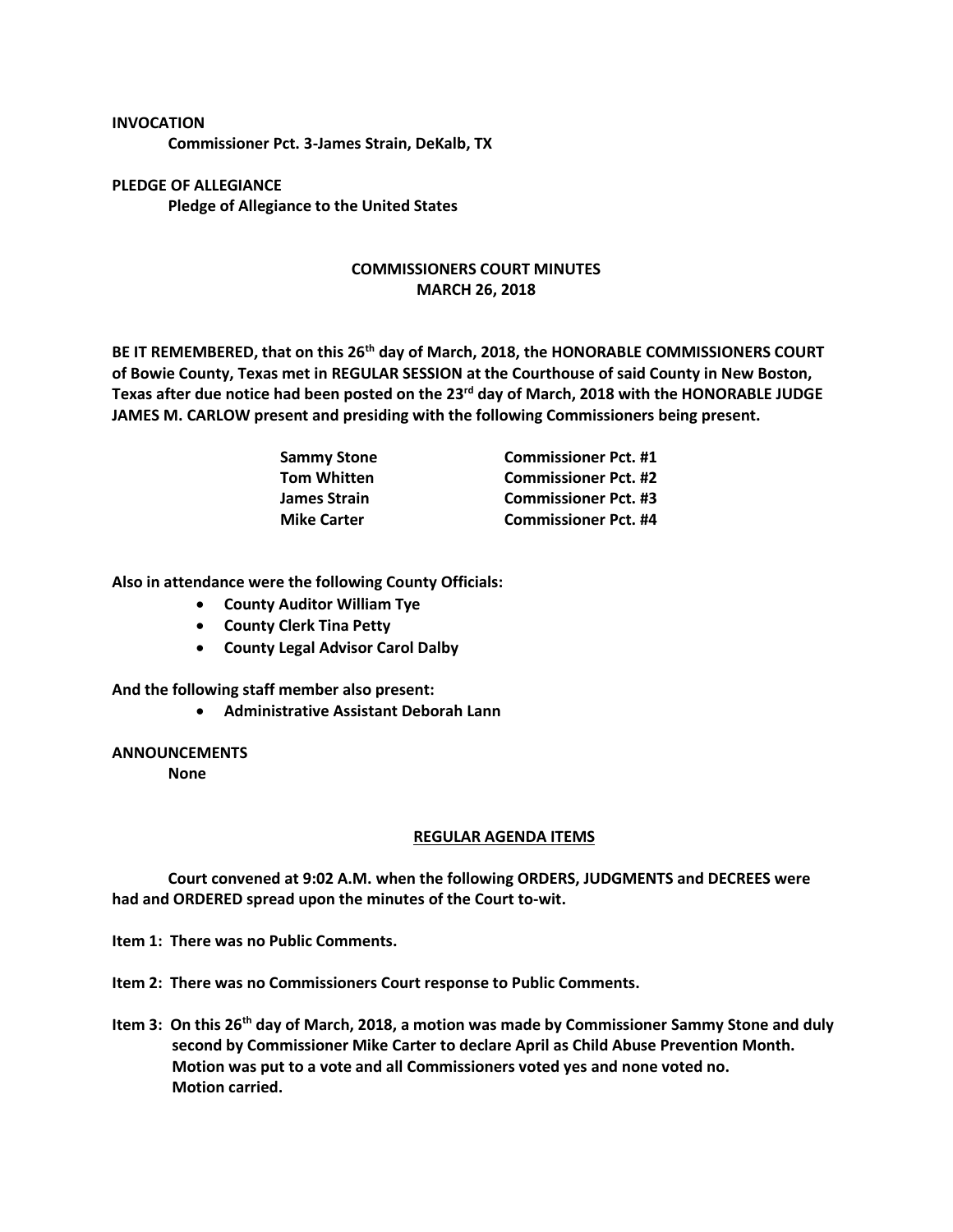**Item 4: On this 26th day of March, 2018, a motion was made by Commissioner Mike Carter and duly second by Commissioner James Strain to extend the terms of Sue Anderson, Darla Dike, Jane Forrester, Billy McAnally, Charles McDuffie and Kim Patterson to the Bowie County Child Welfare Board.**

**Motion was put to a vote and all Commissioners voted yes and none voted no. Motion carried.**

- **Item 5: On this 26th day of March, 2018, a motion was made by Commissioner Tom Whitten and duly second by Commissioner Mike Carter to approve the Interlocal Cooperation Agreement between Bowie County Precinct 2 and the City of Leary. Motion was put to a vote and all Commissioners voted yes and none voted no. Motion carried.**
- **Item 6: On this 26th day of March, 2018, a motion was made by Commissioner James Strain and duly second by Commissioner Mike Carter to replace Mike Burke with Todd Reed on the Bowie County Housing Authority Board of Commissioners. Motion was put to a vote and all Commissioners voted yes and none voted no. Motion carried.**
- **Item 7: On this 26th day of March, 2018, a motion was made by Commissioner Mike Carter and duly second by Commissioner Sammy Stone to authorize Commissioner James Strain to execute all documents on behalf of Bowie County, TX for the purpose of transfer of real property located at 902 West Front Street, DeKalb, TX. Motion was put to a vote and all Commissioners voted yes and none voted no. Motion carried.**
- **Item 8: On this 26th day of March, 2018, a motion was made by Commissioner Tom Whitten and duly second by Commissioner James Strain to approve the Budget for the Bi-State Justice Building for 2018.**

**Motion was put to a vote and all Commissioners voted yes and none voted no. Motion carried.**

**Item 9: On this 26th day of March, 2018, a motion was made by Commissioner Mike Carter and duly second by Commissioner James Strain to approve the agreement between Bowie County and Christus Health Southeast Texas d/b/a Christus Hospital for the purposes of the Texas Medicaid 1115 Demonstration Waiver Program, as set forth in the proposed Bowie County Indigent Care Affiliation Agreement. Motion was put to a vote and all Commissioners voted yes and none voted no. Motion carried.**

**Item 10: On this 26th day of March, 2018, a motion was made by Commissioner James Strain and duly second by Commissioner Sammy Stone to approve the Treasurer's Monthly Report for February 2018. Motion was put to a vote and all Commissioners voted yes and none voted no. Motion carried.**

**Item 11: There were no budget adjustments (line item transfers).**